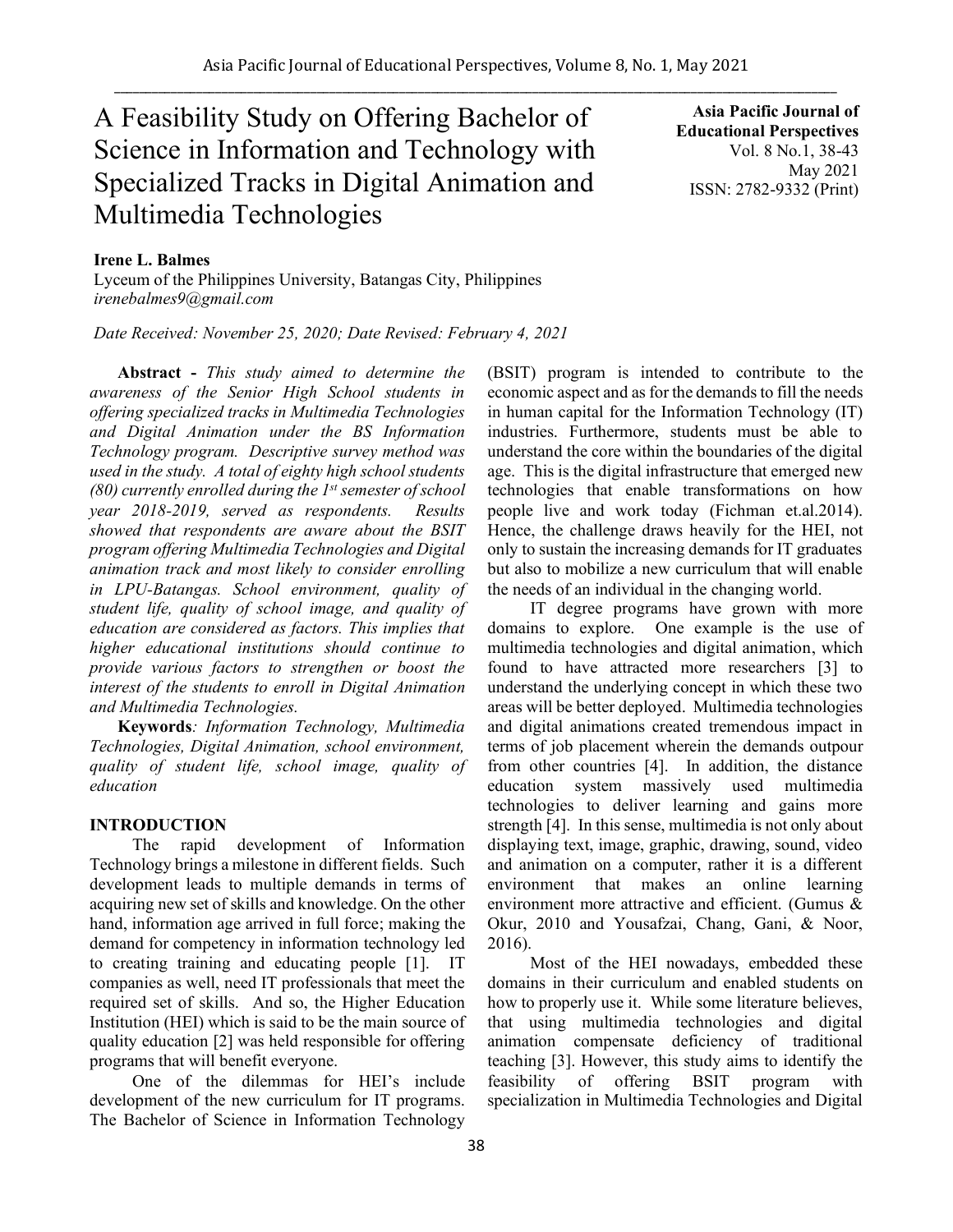Animation. The result of this study will be of vital use to the university.

### **OBJECTIVES OF THE STUDY**

This study focused on gathering and analyzing data to determine the Feasibility of offering BSIT with specialized tracks in Multimedia Technologies and Digital Animation. The following factors will help students identify qualification of University for pursuance of college degree in terms of school environment, quality of student life, quality of school image, quality of education and the factor that influence students to choose a college degree. Specifically, this study would like to determine the profile of the respondents in terms of: sex, age, grade level, academic track, estimated monthly family income; identify who among the family members will decide on the program or degree the student will take in college; determine if there is possibility for the students to enroll in LPU-Batangas for College; and program to enroll in College; determine the awareness about specialized track in BSIT (Multimedia Technologies and Digital Animation) in terms of School Environment, Quality of Student Life, Quality of School Image, Quality Education, and Factors that Influence to Choose Degree Program in College.

# **LITERATURE REVIEW**

Since technologies emerged in the academe world, the BSIT program becomes so rampant that most of the higher educational institutions in the Philippines offered this. The BSIT is under the Information Technology Education (ITE), and according to Commission on Higher Education (CHED), ITE has reshaped the educational landscape in the Philippines. Ever since technologies had emerged in the learning pattern of the students nowadays, educational institutions can pave its way be able to provide not only quality education but also to give benefits to the society itself.

The Lyceum of the Philippines University – Batangas offered the BSIT program in 2008. The curriculum is based on the CHED Memorandum Order (CMO), the latest is the CMO NO. 25 series of 2015. Under this CMO, the BSIT program included the study of the utilization of both hardware and software technologies involving planning, installing, customizing, operating, managing and administering, and maintaining information technology infrastructure that provides computing solutions to address the needs of an organization. The CMO also indicated that upon completion, graduates must possess the desired qualification fitted for the following line of work: a web developer, data administrator, system administrator, network engineer, information security administrator, and technical support specialist.

There are two additional areas in IT that needed further assessment. The digital animation and multimedia technologies. History revealed that the implementation of Foreign Investment Act (FIA) Republic Act No. 7042 amended as RA no. 98179 liberalized the entry of foreign investments in the Philippines. Thus, it marked the trend in animation industry which has set by foreign investors in providing studios for local artists. Hence, local animation takes advantage of the growing industry [5] that created a demand for formal education. On the other side, multimedia technologies are one of the most stimulating innovations in the digital age. It brought so many changes in terms of computing, entertainment, and education [10]. With these two important areas in IT, ratify the need for specialization. A feasibility study must be conducted to prove if these two specialized track can improve the curriculum of the BSIT program. Although some study supposed that offering of BSIT with specialized track curriculum will response to the needs of the industry [2].

Students entering college had to deal more on making decisions on their own. The degree program is somewhat difficult not only for the academe but also for students and parents [6]. Employability had something to do with the decision of the students [7] and so the academe continually improved the curriculum for each program, most specifically the BSIT program. Employability is not the same as obtaining a job, nor the capacity of the students to function in a certain profession and be able to move in between jobs, rather it is a set of skills, understanding and personal attributes to be successful [8].

# **METHODS**

#### **Research design**

This study adopted the descriptive method utilizing a questionnaire. This method is used since the intention is to describe analytically an existing situation to continually offering the BSIT program with specialized track in Multimedia Technologies and Digital Animation.

# **Respondents**

The respondents of this study are the eighty (80) Senior High School students from LPU-High.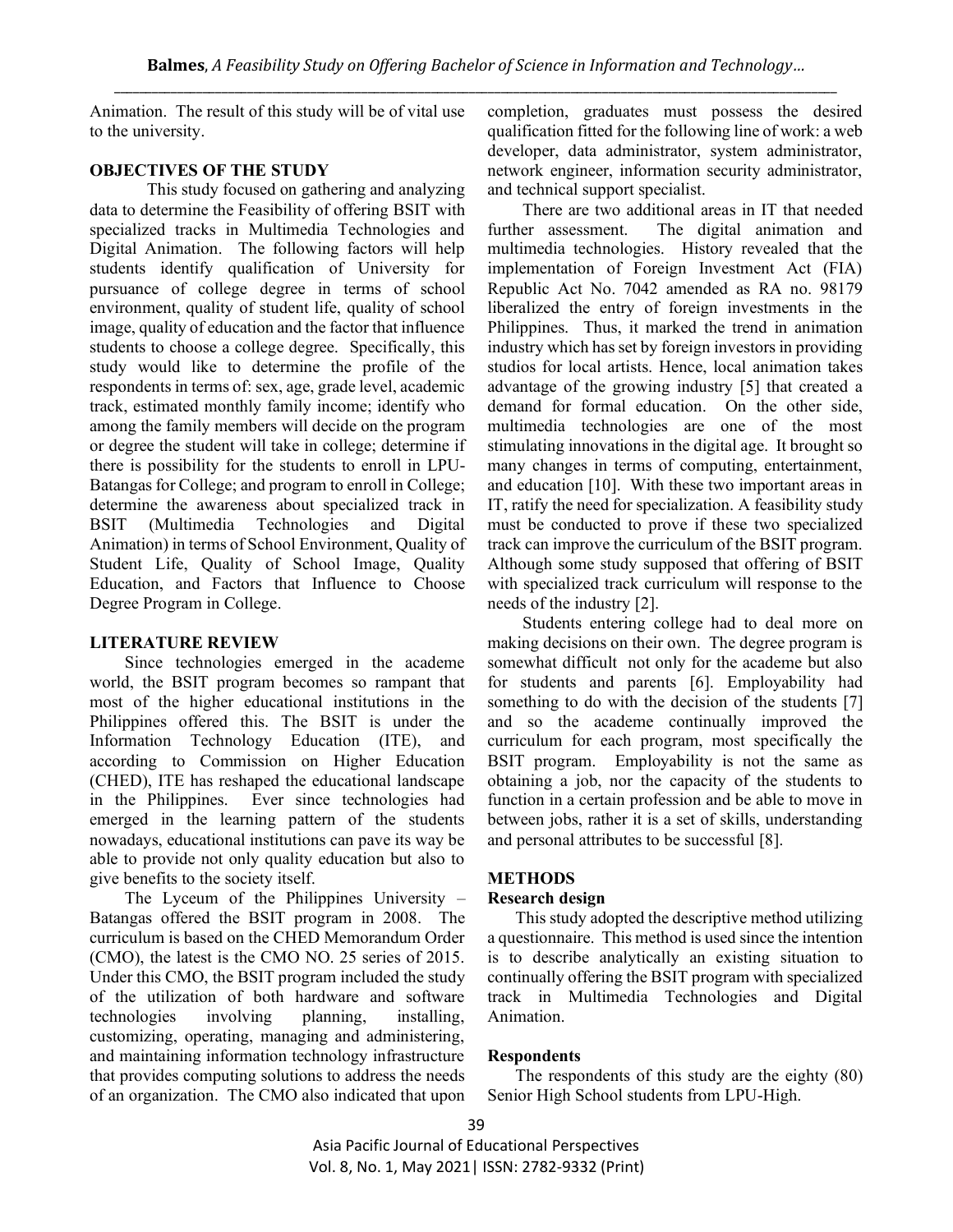#### **Data Gathering Instrument**

The proponent used surveyed questionnaires as main data gathering tool for this study. The instrument consists of two parts; the first part is composed of the demographic profile of the respondents, the second part is the awareness of the students about the university offering BSIT with specialized track in Multimedia Technologies and Digital Animation, factors that influence their preferences in the new program in terms of school environment, quality of student life, quality of school image, quality education, and factors that influence to choose degree program in College. In preparation for the questionnaire, the proponent considered reading materials, such as books, magazines, journals and internet resources. Data collections were done through personal distribution and were given ample time to think about the answers to the questions stated in the instrument. This produces more accurate information period. The respondents were asked as well to rank the items on each factor that is most true based on their observation. Ranking and percentage were utilized to determine the level of awareness of the students and its contributing factor to enroll in LPU-Batangas.

#### **RESULT AND DISCUSSION**

Table 1 presents the percentage distribution of the respondent's profile which consist of sex, age, grade level, academic track, estimated monthly family income. Also included in this table, the notion of who among the family will decide on the degree that the student will take in college, the possibility to enroll in LPU-Batangas and what program to enroll in College. The data revealed that male respondents comprise 78.8% against females with 21.3% or 17 respondents. Majority of the respondents ranges between  $17 - 21$ years old which comprises 91.3% compared with 10 – 16 years old with only 8.8% portion of the sample. The monthly family income shows that 32 out of 80 or 40% of the total respondent's income range from 20,000 and below; 26 or 32.5% belongs to income that ranges from 21,000 to 50,000; 11 or 13.8% have income ranging from 51,000 to 80,000 and 81,000 above. In terms of who among the family decide on the program or degree to take in college, the data showed that majority of the respondents' decision is personal which comprises 73.6%, followed by the mother's decision in 14.9%, in rank three comes from the father's decision in 6.9% and the least comes from the guardian 4.6%.

**Table 1. Percentage Distribution of the Respondent's Profile**

| Profile                  | Category                       | f              | $\frac{0}{0}$ |
|--------------------------|--------------------------------|----------------|---------------|
| <b>Sex</b>               | Male                           | 63             | 78.8          |
|                          | Female                         | 17             | 21.3          |
| Age                      | $10 - 16$ Years Old            | $\tau$         | 8.8           |
|                          | $17 - 21$ Years Old            | 73             | 91.3          |
| <b>Estimated Monthly</b> | P20,000 and below              | 32             | 40.0          |
| <b>Family Income</b>     | $P21,000 - P50,000$            | 26             | 32.5          |
|                          | $P51,000 - P80,000$            | 11             | 13.8          |
|                          | P81,000 and above              | 11             | 13.8          |
| Who among your family    | Mother                         | 13             | 14.9          |
| will decide on the       | Father                         | 6              | 6.9           |
| program or degree you    | Guardian                       | $\overline{4}$ | 4.6           |
| will take in college?    | Personal                       | 64             | 73.6          |
| Is there a possibility   | Yes                            | 56             | 70.0          |
| for you to enroll in     |                                |                |               |
| <b>LPU-Batangas for</b>  | No                             | 24             | 30.0          |
| College?                 |                                |                |               |
| Program to Enroll in     | <b>Information Technology</b>  | 39             | 40.2          |
| College                  | Computer Science               | 15             | 15.5          |
|                          | Nursing                        | 1              | 1.0           |
|                          | Engineering                    | 13             | 13.4          |
|                          | Accountancy                    | 2              | 2.1           |
|                          | <b>Business Administration</b> | 4              | 4.1           |
|                          | Hotel & Restaurant             | 5              | 5.2           |
|                          | Management                     |                |               |
|                          | Maritime                       | 2              | 2.1           |
|                          | Tourism                        | 1              | 1.0           |
|                          | Physical Therapy               | L              | 1.0           |
|                          | Pharmacy, Psychology           | $\overline{c}$ | 2.1           |
|                          | Others                         | 11             | 11.3          |

The data also revealed that there are 70% possibility that the respondents will enroll in LPU-Batangas as compare to 30% who responded that they are not going to enroll in the course. The choice of course they preferred in college shows that majority of the respondents' choice is the Information Technology 40.2%, 2 nd in rank is the Computer Science 15.5%, in third is Engineering 13.4%. Among the programs, the least that the respondents considered is the Hotel and Restaurant Management 5.2%, followed by Business Administration 4.1%, Accountancy, Maritime and Pharmacy & Psychology 2.1%. and that the least course that they will enter is that of the Nursing, Tourism and Physical Therapy which comprises only 1.0% of the total respondent's survey.

Table 2 shows that majority of the respondents agreed that they know about the Multimedia Track in LPU which comprises 76.30% and some 23.80% answered that they are not aware of it. While some 56.30% of the respondents relates that they are not that familiar with the ABET accreditation standards of the BSIT program and another 43.80% or 35 respondents knows about it.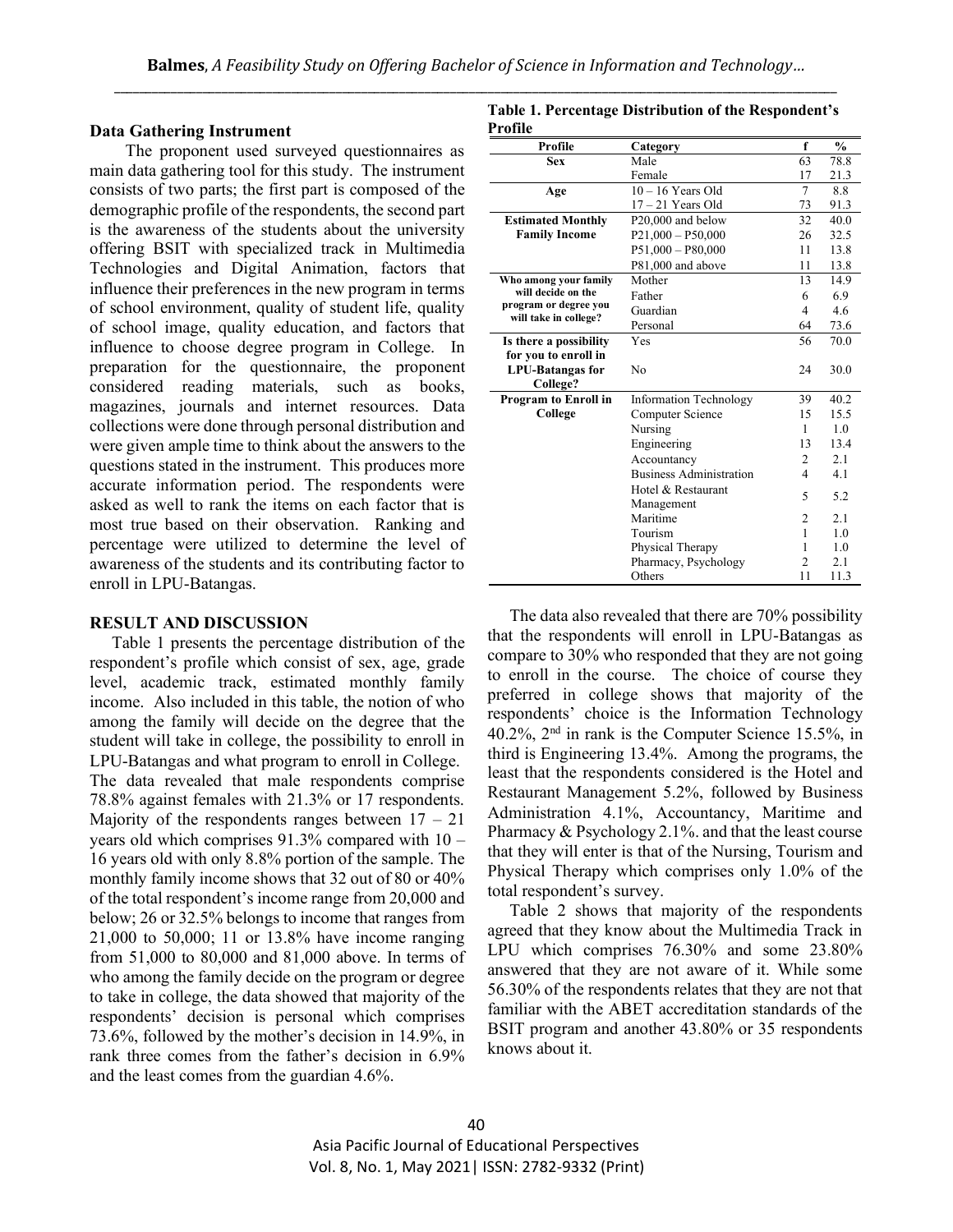|                                           | f  | $\frac{0}{0}$ |
|-------------------------------------------|----|---------------|
| Are you aware that there is Multimedia    |    |               |
| Technologies and Digital Animation as     |    |               |
| Specialized Tracks under the BS           |    |               |
| Information Technology program in LPU     |    |               |
| - Batangas                                |    |               |
| Yes                                       | 61 | 76.30         |
| No                                        | 19 | 23.80         |
| Are you aware that the BS Information     |    |               |
| Technology program in LPU-Batangas has    |    |               |
| <b>ABET</b> Accreditation status?         |    |               |
| Yes                                       | 35 | 43.80         |
| N <sub>0</sub>                            | 45 | 56.30         |
| Are you aware that you can enroll to BS   |    |               |
| Information Technology in LPU-Batangas    |    |               |
| regardless of your Academic Track?        |    |               |
| Yes                                       | 54 | 67.50         |
| N <sub>0</sub>                            | 26 | 32.50         |
| Are you aware of the 30% discount being   |    |               |
| offered by LPU-Batangas to enrollees of   |    |               |
| <b>BS</b> Information Technology?         |    |               |
| Yes                                       | 32 | 40.00         |
| N <sub>0</sub>                            | 48 | 60.00         |
| Are you considering to enroll in BS       |    |               |
| Information Technology with Specialized   |    |               |
| Tracks for Multimedia Technologies or     |    |               |
| Digital Animation in LPU-Batangas?        |    |               |
| If yes                                    |    |               |
| I'm considering enrolling BSIT in LPU-    | 34 | 42.50         |
| <b>Batangas</b>                           |    |               |
| I'm considering enrolling BSIT but not in | 17 | 21.30         |
| LPU-Batangas                              |    |               |
| If no                                     |    |               |
| I prefer other degree programs            | 21 | 26.30         |
| I prefer another school for college       | 8  | 10.00         |

**Table 2. Awareness about LPU-Batangas offering BSIT** 

With prior consideration the institution should take a great deliberation of these facts given that the marketing strategies could also be extended for information dissemination. Laguador, (2017) reiterated that quality education serves as the most significant factor that contributes to the decision of students to pursue college degree in LPU-Batangas. Having accredited by international accrediting body like ABET Accreditation means that the BSIT program from LPU-Batangas had met the standards of quality education.

The respondents are not aware of the discounts given by the college, 60% or 48 of the total number of respondents of them and only 40 % or 32 respondents are fully aware of such. The respondents are also asked if they consider enrolling in BSIT program with specialized track in Multimedia Technologies and Digital Animation in LPU-Batangas. Majority of the respondents considered to take BSIT program with specialized track in Multimedia Technologies and Digital Animation in LPU-Batangas; about 42.50% of them, while 21.30% of the respondents are not considering enrolling in the University. The rest of the respondents would prefer to enroll in the various colleges and programs of the University -.

#### **Table 3. Factors of School Environment**

|                                      | <b>Mean Rank</b> | Rank |
|--------------------------------------|------------------|------|
| State-of-the Art Facilities          | 2.87             |      |
| <b>Customer-Friendly Environment</b> | 2.96             |      |
| Safe and Secured Environment         | 2.51             |      |
| Conducive Learning Environment       | 3.00             |      |
| Competitive Environment              | 3.40             |      |

Table 3 presents the contributing factors in pursuing college degree in terms of school environment. The prime reason of why students enroll in LPU-Batangas is because of the safe and secured environment which comprises  $2.51$  and ranked  $1<sup>st</sup>$ , followed by the state-of-the-art facilities, with a mean rank of 2.87 and ranked 2nd; having customer-friendly environment with mean rank of 2.96, and that is conducive learning environment with mean rank of 3.00 and the least in rank is competitive environment with 3.40.

**Table 4. Factors of Quality of Student Life**

|                                                                   | Mean<br>Rank | Over-all<br>Rank |
|-------------------------------------------------------------------|--------------|------------------|
| Active Participation in Academic, Sports<br>and Cultural Contests | 2.71         |                  |
| Relevance of School Activities to Future<br>Employment            | 2.85         | $\mathcal{D}$    |
| Highly Recognized Student Achievement                             | 2.95         | 3                |
| Utmost concern for Values Formation                               | 3.03         | 4                |
| Management Concern to the Students'<br>Welfare                    | 3.10         |                  |

Table 4 presents contributing factors in pursuing college degree in terms of quality of student life. The respondents choose active participation in academics as rank 1 with mean rank of  $2.71$ ,  $2<sup>nd</sup>$  in Rank is the relevance of school activities to future employment with mean rank of 2.85,  $3<sup>rd</sup>$  in rank is highly recognized student achievement with 2.95 mean rank followed by utmost concern for values formation in rank four with 3.03 mean rank and the least was the management concern to the student's welfare with the mean rank of 3.10.

|  | <b>Table 5. Factors of Quality of School Image</b> |  |
|--|----------------------------------------------------|--|
|  |                                                    |  |

|                                    | <b>Mean Rank</b> | Rank         |
|------------------------------------|------------------|--------------|
| Home of Board Top-notchers         | 3.01             | 4.5          |
| Family Oriented Culture            | 3.00             | $\mathbf{R}$ |
| Global Competitiveness             | 2.99             |              |
| Customer-Friendly Oriented Culture | 3.01             | 45           |
| Internationalization of Education  | 2.77             |              |

Table 5 presents the contributing factors in terms of quality of school image. The data shows that the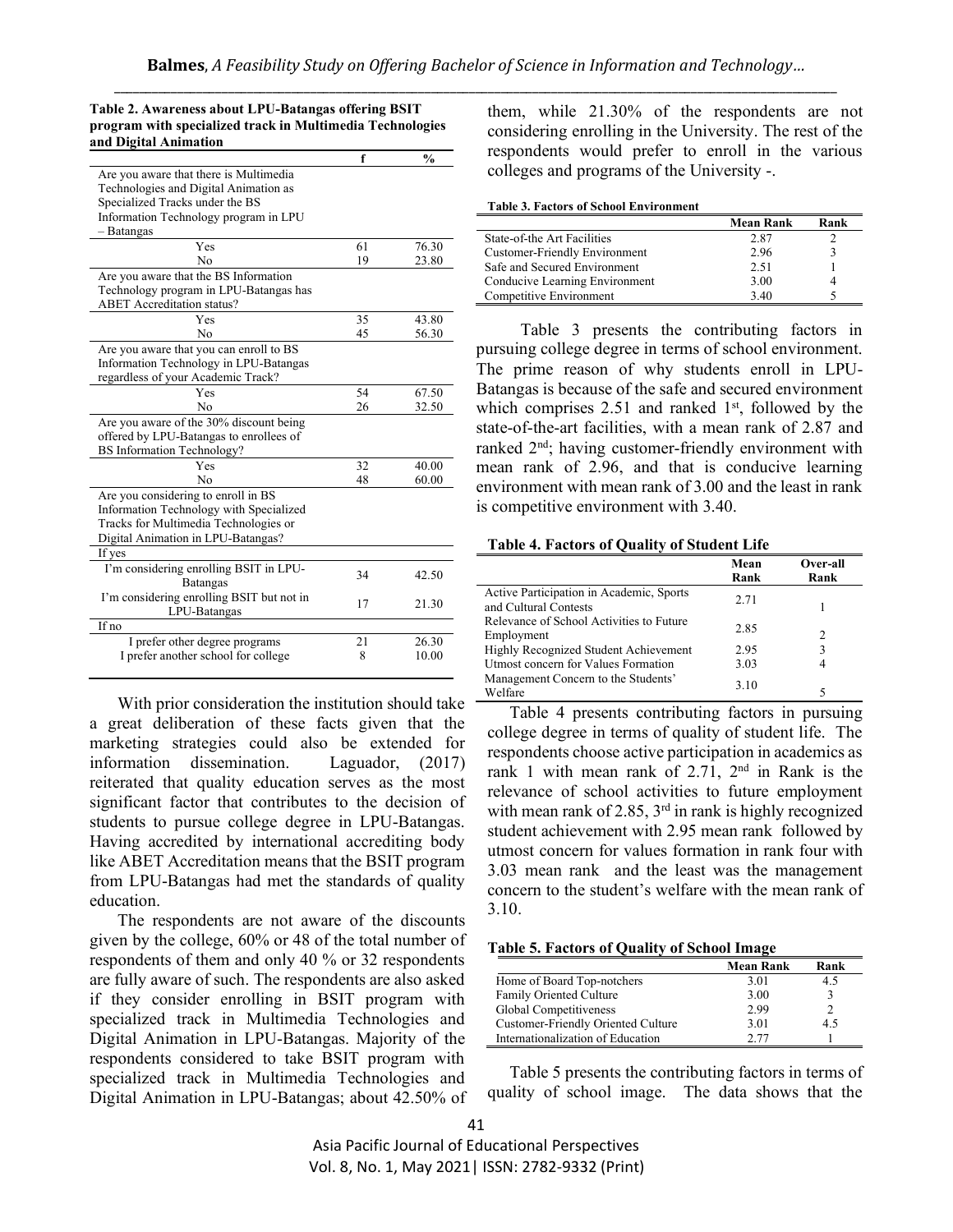respondents answered internationalization of education ranked 1st with a mean rank of 2.77 followed by global competitiveness with 2.99 mean rank,  $3<sup>rd</sup>$  in rank is the family oriented culture with mean rank of 3.00 both home of the board of top-notchers and customerfriendly oriented culture has taken the last spot with mean rank of 4.5.

**Table 6. Factors of Quality Education**

|                                 | Mean  | Rank          |
|---------------------------------|-------|---------------|
| High Board Examination          | 2.68  |               |
| Performance                     |       | $\mathcal{L}$ |
| Outcomes-based Education        | 3.09  |               |
| Implementation                  |       | 3             |
| High Student Academic           | 246   |               |
| Performance                     |       |               |
| Awards in Various Competitions  | 3.35  | 5             |
| Competitive Edge and Graduates' | 3 1 3 |               |
| Employment                      |       |               |

Table 6 presents the contributing factors in terms of quality education. 1st in rank is the high student academic performance with mean rank of  $2.46$ ,  $2<sup>nd</sup>$  in rank is the high board examination performance with mean rank of 2.68, 3 rd in rank is the outcomes-based education implementation with mean rank of 3.09 followed by competitive edge and graduates' employment which ranks 4<sup>th</sup> with a mean rank of 3.13 and at the last place awards in various competitions with 3.35 mean rank.

**Table 7. Factors that Influence to Choose Degree Program in College**

|                                         | Mean | Over-all |
|-----------------------------------------|------|----------|
|                                         | Rank | Rank     |
| preferred by parents/relatives          | 3.25 |          |
| based on personal interest              | 2.28 |          |
| the course/program is in-demand         | 2.95 |          |
| can easily work abroad after graduation | 3.05 |          |
| can find high paying job                | 3.19 |          |

Table 7 presents the contributing factors that influence the respondents to choose degree program in College. The factors that mostly influence the respondents in rank 1 was based on personal interest with mean rank of 2.28 this was immediately followed by the course/program is in-demand in  $2<sup>nd</sup>$  rank with mean rank of  $2.95$ ,  $3<sup>rd</sup>$  in rank is that they can easily work abroad after graduation with a mean rank of 3.05, 4 th in rank is that they can find high paying job with mean rank of 3.19, and lastly the course they took had been preferred by parents/relatives with mean rank of 3.25.

#### **CONCLUSION AND RECOMMENDATION**

 This study determines whether respondents are aware about LPU-Batangas offering BSIT degree with specialized track in Multimedia Technologies and Digital Animation. Data shows that senior high school students are very much aware of the fact that LPU-Batangas is offering BSIT degree with specialized track in Multimedia Technologies and Digital Animation however, almost half of them are not aware that BSIT program in LPU-Batangas is accredited by ABET.

 Most of the students are not fully aware of the benefits given by the University. In addition to that they are also unaware of the international accreditation programs of the College. Moreover, they are unaware of the discounts that can be enjoyed by the University and the College. Majority of the respondents are likely to enroll in LPU-Batangas with specialized track in Multimedia Technologies and Digital Animation.

The LPU Senior High School administrator should disseminate information to the senior high school students and parents in an early stage of their Orientation.

 The Counselling and Career guidance office in cooperation with the Strategies Linkages and International Affairs Office should strategize in posting information that would help the students gain awareness of the present programs of the University as to the benefits and other information regarding the Colleges and Programs of the school.

 The Higher educational institutions should continue to provide factors to strengthen or boost the interest of the students to enroll in the ICT and Multimedia Technologies and Digital Animation, respectively.

#### **REFERENCES**

- [1] Cheok, K., Kheir, N. & Huang, N. (1991). Computer Simulation and Animation Environment for control education, *IFAC Advances in Control Education.*
- [2] Balingbing, A. B. (2014). A Feasibility Study on Offering Bachelor of Arts in Information Technology (With Business Track on Business Processing Outsourcing). *Asia Pacific Journal of Education, Arts and Sciences*, *1*(1), 64-69.
- [3] Z. Fulei (2012). Significances of Multimedia Technologies Training," *Elsevier Physics Procedia.*
- [4] Gumus, S. & Okur, M. R. (2010). Using multimedia objects in online learning environments, *Procedia Social and Behavioral Science,* 5157-5167.
- [5] Asis, L. (2017). The Perforation in Philippine Animation Industry: Original Content Full Lenght Animated FIlms, *Art and Culture: Heritage, Practices and Futures.*